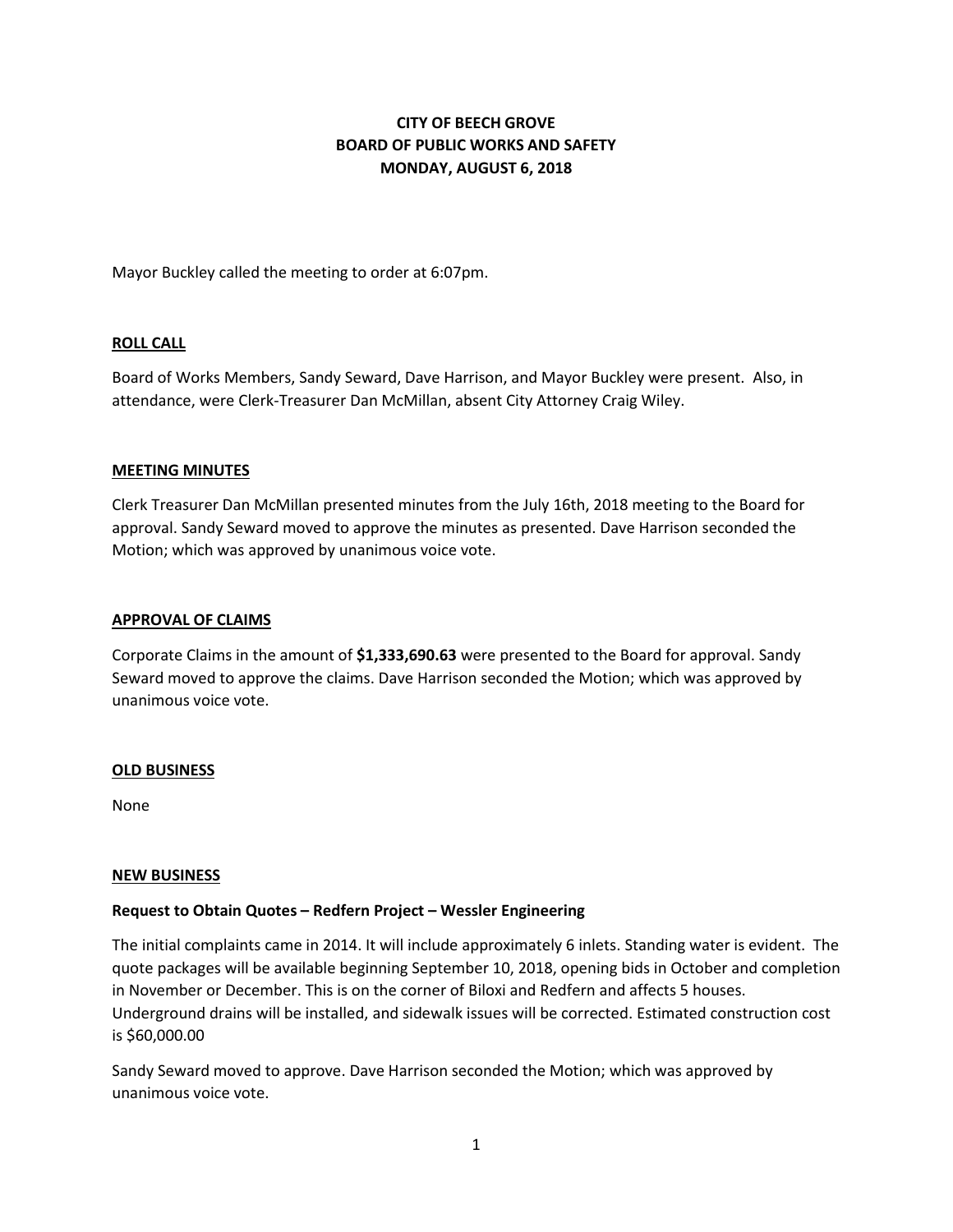### **Close-Out on Killian Project**

The Cul-de-sac on Killian Drive. Eagle Valley was the contractor and the project has been completed.

Sandy Seward moved to approve the payment to Eagle Valley in the amount of \$59,036.47. Dave Harrison seconded the Motion; which was approved by unanimous voice vote.

### **Certificate of Substantial Completion – Killian Project**

Sandy Seward moved to approve. Dave Harrison seconded the Motion; which was approved by unanimous voice vote.

# **Change Order for Killian Project**

Additional 24 yards of sidewalk, additional curb and pipes and credits are also included. Sandy Seward moved to approve the change order in the amount of \$8, 117.47. Dave Harrison seconded the Motion; which was approved by unanimous voice vote.

### **Disclosure Statement**

Globe Asphalt did some repair work in the parking lot of Holy Name Church. The city did not request the work to be done or pay for the work to be done.

### **Request to Waive Mattress Fee**

A request was submitted at 339 North  $17<sup>th</sup>$ . The occupants of the property did not put the mattress and box springs out. Police Officer, Tom Eagan mows that grass and can verify that they did not put that mattress and box springs out.

Sandy Seward moved to approve upon submission of proper insurance papers to the city. Dave Harrison seconded the Motion; which was approved by unanimous voice vote.

# **Resignation of Clerk's Office**

Clerk-Treasurer Dan McMillan read the resignation letter of the Deputy Clerk, Debbie Springer. An open house will be held for Debbie on August 31, 2018 in the Clerks office.

Sandy Seward moved to approve. Dave Harrison seconded the Motion; which was approved by unanimous voice vote.